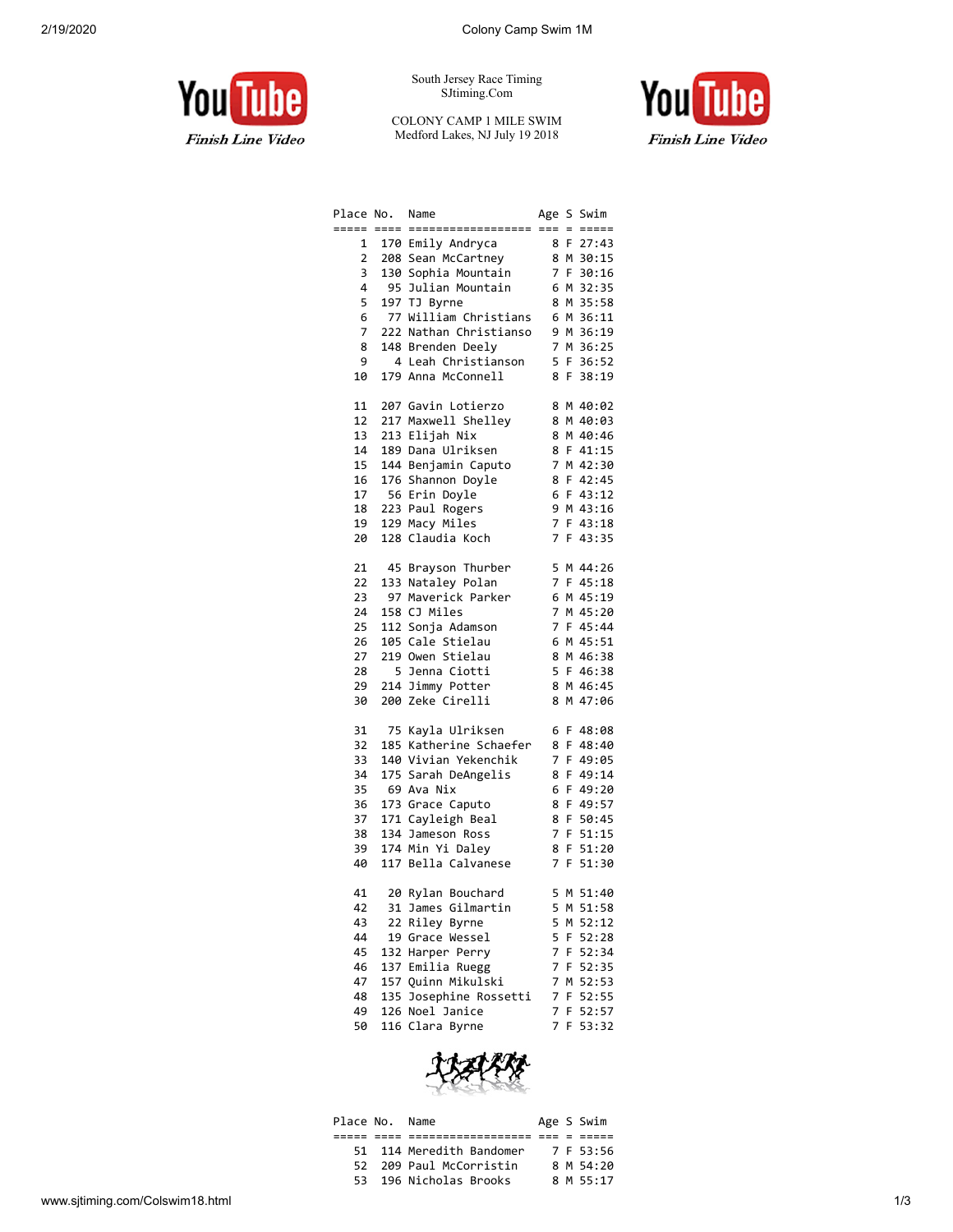## 2/19/2020 Colony Camp Swim 1M

| 54  |     | 202 Greg Greiner      | 55:17<br>8<br>М               |
|-----|-----|-----------------------|-------------------------------|
| 55  |     | 123 Fionnula Fest     | 7<br>F<br>55:39               |
| 56  |     |                       | 7 F                           |
|     |     | 124 Emily Harrison    | 55:44                         |
| 57  | 87  | Jayden Franco         | 6 M 56:32                     |
| 58  |     | 147 Aidan Coskery     | $\overline{7}$<br>M 56:48     |
| 59  |     | 60 Joellie Giquinto   | 6<br>F<br>56:56               |
| 60  | 13  | Madeline McComsey     | 5 F<br>57:07                  |
|     |     |                       |                               |
| 61  |     | 168 Jack Vinci        | M 57:15<br>7                  |
|     |     |                       |                               |
| 62  |     | 6 Charlotte Coskery   | 5<br>F.<br>57:16              |
| 63  |     | 164 John Remaley      | $\overline{7}$<br>M<br>57:16  |
| 64  | 21  | Lyle Byrne            | 5 M 57:22                     |
| 65  |     | 109 Graham West       | 6<br>M 57:23                  |
| 66  |     | 108 Shawn Weinland    | 6 M 57:56                     |
| 67  |     | 194 Cooper Blanchard  | 8<br>M 58:13                  |
| 68  |     | 199 Brian Ciotti      | 8 M 58:18                     |
| 69  |     | 205 Logan Jones       | M 60:14<br>8                  |
|     |     |                       |                               |
| 70  |     | 203 Finn Haussman     | M 60:53<br>8                  |
|     |     |                       |                               |
| 71  |     | 122 Elena Ekimova     | 7<br>F.<br>60:56              |
| 72  |     | 165 Harrison Shelley  | 7<br>M 61:22                  |
| 73  |     | 54 Kayla Dilks        | 6<br>F<br>61:27               |
| 74  |     | 8 Alexis Hummel       | 5<br>62:10<br>F.              |
| 75  |     | 74 Gianna Smarrito    | 6<br>F 62:20                  |
|     |     |                       | 6 F 62:54                     |
| 76  |     | 63 Norah Jedwabny     |                               |
| 77  |     | 14 Zoe McConnell      | 5<br>F 63:13                  |
| 78  |     | 131 Riley Pancoast    | $\overline{7}$<br>64:21<br>F. |
| 79  |     | 113 Davis Anderson    | $\overline{7}$<br>F.<br>64:22 |
| 80  |     | 50 Lily Brescia       | F<br>64:49<br>6               |
|     |     |                       |                               |
| 81  |     | 65 Nola Kerfoot       | 6<br>F<br>64:50               |
| 82  |     | 49 Ava Billen         | 6<br>F.<br>64:50              |
|     |     |                       |                               |
| 83  |     | 35 Kayden Maybury     | 5 M 64:52                     |
| 84  |     | 101 Oliver Sims       | 6 M 65:56                     |
| 85  |     | 100 Chase Rossetti    | 6<br>M 66:23                  |
| 86  |     | 10 Julianna Knox      | 5<br>F.<br>67:48              |
| 87  |     | 67 Ella Lindsey       | 6<br>F 67:50                  |
| 88  |     | 150 Lucas Gerike      | $\overline{7}$<br>M 67:52     |
| 89  | 142 | Nathan Allred         | 7<br>M 68:03                  |
| 90  |     | 58 Kota Fetla         | 6<br>F<br>69:00               |
|     |     |                       |                               |
|     |     |                       |                               |
| 91  |     | 26 Lleyton Coughlin   | 5<br>M 69:19                  |
| 92  |     | 32 Jackson Haney      | 5 M 69:23                     |
| 93  |     | 106 Kevin Ulriksen    | 6 M 72:34                     |
| 94  |     | 118 Madison Dent      | F<br>7<br>73:05               |
| 95  |     | 138 Valentina Sanchez | 7<br>F.<br>73:09              |
| 96  |     | 39 Sean O'Reilly      | 5 M 73:37                     |
| 97  | 7   | Mikayla Farbman       | 5<br>F.<br>73:45              |
| 98  |     | 2 Catherine Asztalos  | 5<br>F<br>74:42               |
|     |     |                       |                               |
| 99  |     | 16 Charlotte McKinney | 5 F<br>75:41                  |
| 100 |     | 64 Quinn Kalinowski   | 6<br>F<br>77:15               |



|      | Place No. | Name                  |  | Age S Swim |
|------|-----------|-----------------------|--|------------|
| ==== | $====$    | ==================    |  |            |
| 101  |           | 59 Brenna Fitzpatrick |  | 6 F 77:15  |
| 102  |           | 52 Madelyn Crain      |  | 6 F 79:46  |
| 103  |           | 72 Graceanna Rogers   |  | 6 F 79:48  |
| 104  |           | 47 Jaymie Beal        |  | 6 F 79:49  |
| 105  |           | 38 Braeden Morganti   |  | 5 M 81:12  |
| 106  |           | 70 Sara Pierce        |  | 6 F 81:27  |
| 107  |           | 36 Tyler McCrum       |  | 5 M 81:37  |
| 108  |           | 34 Giovanni Lucania   |  | 5 M 82:12  |
| 109  |           | 51 Katherine Brooks   |  | 6 F 82:28  |
| 110  |           | 55 Natalie Ditzel     |  | 6 F 82:30  |
|      |           |                       |  |            |
| 111  |           | 62 Gianna Imperial    |  | 6 F 82:31  |
| 112  |           | 53 Layla DelRossi     |  | 6 F 83:49  |
| 113  |           | 68 Grace Munson       |  | 6 F 83:50  |
| 114  |           | 1 Katie Adamson       |  | 5 F 84:47  |
| 115  |           | 17 Claire Reynolds    |  | 5 F 85:22  |
| 116  |           | 18 Evangeline Weimer  |  | 5 F 87:30  |
| 117  |           | 9 Madison Jones       |  | 5 F 92:36  |